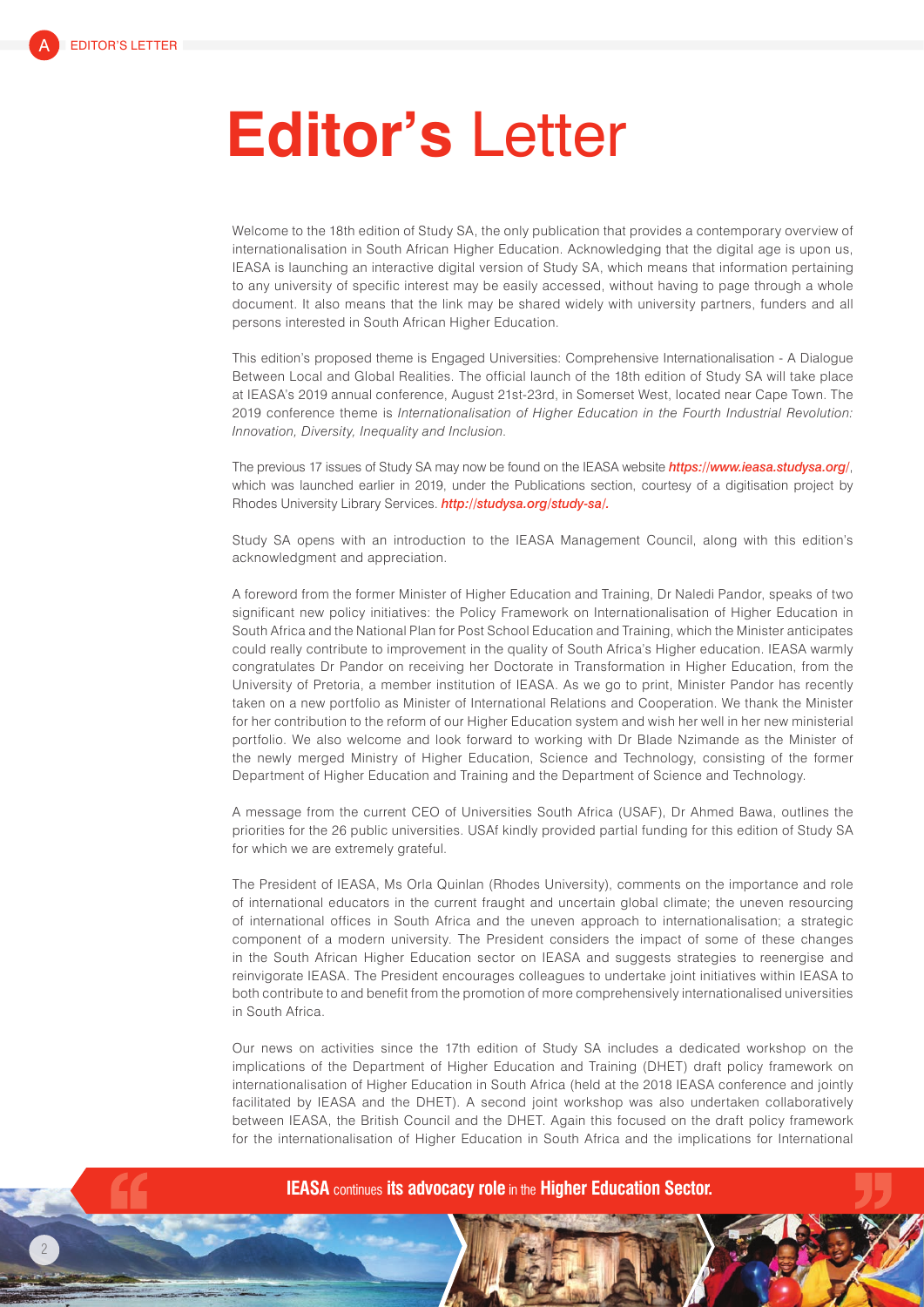Provider and Programme Mobility (IPPM). The draft policy framework on Internationalisation of Higher Education has now been through several iterations and is due to be released.

This 18th edition proceeds with a very interesting review of the current context of South African Higher Education in relation to internationalisation, authored by two IEASA members, Dr Nico Jooste and Mr Cornelius Hagenmeier (University of the Free State) under the auspices of the newly formed African Center for Higher Education on Internationalisation. This new research argues that South Africa is transforming from being a hub for undergraduate education to a hub for postgraduate education, more specifically for doctoral education. 60% of International students studying in South Africa are from South African Development Community (SADC) countries and 18% are from the rest of Africa. A detailed analysis of the SADC students studying in South Africa, as well as the number of students studying in SADC is provided. While the ranking systems remain controversial, the ranking of the overall South African Higher Education system, in comparative global terms, is also explored towards the end of this section.

The Destination South Africa article provides background and some practical information on getting around South Africa for those who have yet to experience the delights that this beautiful country has to offer.

IEASA continues its work with the Department of Home Affairs (DHA) to clarify visa application procedures, communicate visa processes to our members and to request interventions and exemptions when the processing of international students visas is unduly delayed. For example, IEASA intervened with DHA to reduce the volume of delayed visa applications in Zimbabwe in early 2019. An update on recent developments in immigration is included in this edition, as well as key tips to staying safe, to be passed on to international students studying in South Africa.

Medical aid is a compulsory requirement for every international student. To ensure protection for international students, IEASA has appointed ACA Healthcare, a division of Sanlam, to assist international students in obtaining appropriate health care. ACA Healthcare, together with IEASA, do an annual evaluation of available schemes and make clear proposals to universities around the most appropriate schemes, against the background of a wide range of criteria, including financial stability, benefits, costs and service offering. Each year they advise on which medical aid schemes are providing the best value for international students in meeting this compulsory visa requirement.

The Higher Education Destination Map at the start of the university profiles section illustrates the geographical location of the 26 public universities in South Africa. Thereafter, an overview of each of the public institutions in South Africa follows, along with contact details for each university.



Finally, we alert you to the geographical location of the 2020 annual IEASA conference, which will be Gauteng.

I trust that you will enjoy both the hard copy and the digital version of this 18th edition of Study SA. South Africa remains a very popular study destination and we look forward to your further engagement with us.

South Africa increasingly needs the voice of IEASA to represent issues pertaining to international affairs in Higher Education, inside the country, and to represent South African Higher Education outside the country. In closing, I would like to thank everyone who has supported IEASA. We look forward to continuing and increasing our engagement with you.

3

*Ms Orla Quinlan, Editor*